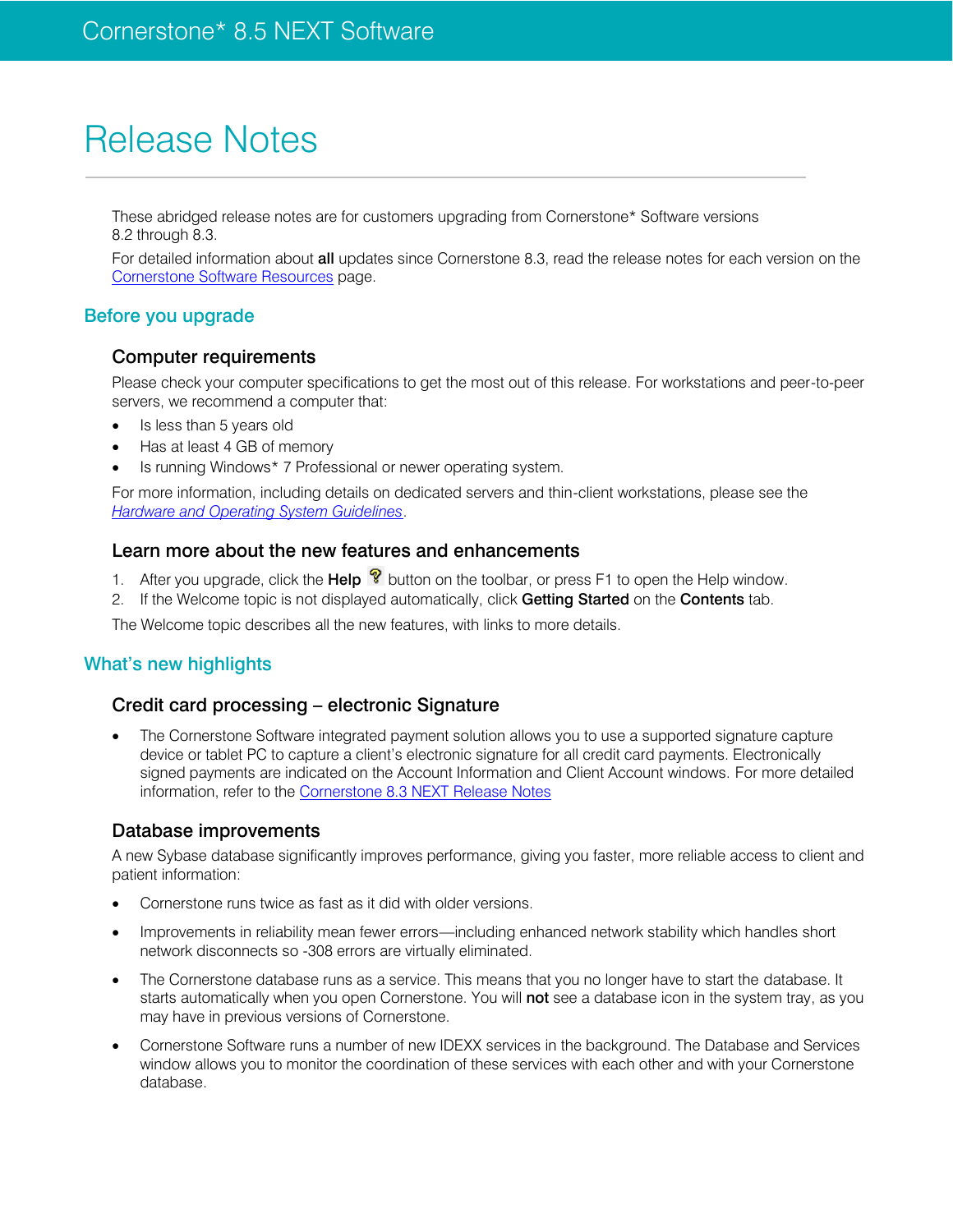# Email and fax communications

#### New communications management features

New features allow for outbound email and fax communications to be tied directly to a patient record and recorded in patient history. These tools allow you to easily share patient information, particularly when interacting with specialty, referral, and emergency facilities. Improvements include:

- The ability to fax estimates, medical notes, and correspondence documents.
- An improved Communications window to email medical notes, correspondence documents, and estimates directly from the Cornerstone Editor.
- The ability to link an SMTP email account to current email functionality for medical notes, correspondence documents, and estimates.
- The ability to send an attachment along with a medical note or correspondence via email or fax.
- A Communications Log allows you to track all outbound email and fax communications and all associated details. For details, refer to the [Cornerstone 8.3 NEXT Release Notes.](https://www.idexx.com/files/small-animal-health/products-and-services/practice-information-management/cornerstone-software/cornerstone-8.3.6-whats-new.pdf)

#### Client email address

A missing-email alert has been added and is On by default. You can configure how this alert is displayed on the Patient Clipboard\* and in the Client Alert window (Controls > Defaults > Practice and Workstation > Alerts).

If the email address field is empty, the field is highlighted in yellow on the Client Information window, and there is also a new email declined check box. You can also set the client email address field as required (Controls > Defaults > Practice and Workstation > Required Data).

## Imaging updates

#### Modality Worklist

 Modality Worklist integration lets you request radiographs from non-IDEXX imaging systems, such as ultrasound devices. The exact level of billing and medical record integration depends on the capabilities of the device. For more detailed information, refer to the [Cornerstone 8.3 NEXT Release Notes](https://www.idexx.com/files/small-animal-health/products-and-services/practice-information-management/cornerstone-software/cornerstone-8.3.6-whats-new.pdf)

#### IDEXX-PACS\* Imaging Software

 IDEXX-PACS Imaging software (the IDEXX picture archiving and communication system) adds the ability to capture radiographs, along with features to make the image capture process more efficient. You can add image request and results functionality that helps you more fully integrate your practice's imaging devices with Cornerstone software.

You can request radiographs quickly and easily from anywhere in your practice, reducing double data entry and reducing missed charges.

- Everything related to diagnostic imaging (x-ray or DICOM\* images, for example) is managed in the IDEXX-PACS Imaging Software. All other images (scanned-in documents or pet pictures, for example) are managed in the Cornerstone Software.
	- o In earlier versions of the Cornerstone Software, the IDEXX-PACS software was part of the Cornerstone application. After your practice upgrades to Cornerstone 8.5 NEXT and IDEXX-PACS version 4.2.1, **IDEXX-PACS runs as a separate application**. It will be integrated with Cornerstone, so you can start image capture requests from Cornerstone, as always, and images will be stored in the Cornerstone patient record.
	- $\circ$  All future software upgrades will be separate. When there is a new release of the Cornerstone Software you will upgrade only Cornerstone, and when there is a new release of the IDEXX-PACS software, you will upgrade only IDEXX-PACS. This allows you to benefit from new features in the IDEXX-PACS software without waiting for a Cornerstone release, and vice versa.
- Features of the new IDEXX-PACS 4.2.1 software:
	- o Updated user interface, based on user feedback. Previously, the diagnostic image selection, capture, and viewing windows within Cornerstone had a white background, but IDEXX-PACS 4.2.1 has a black background. This makes the software easier to view in a dark room.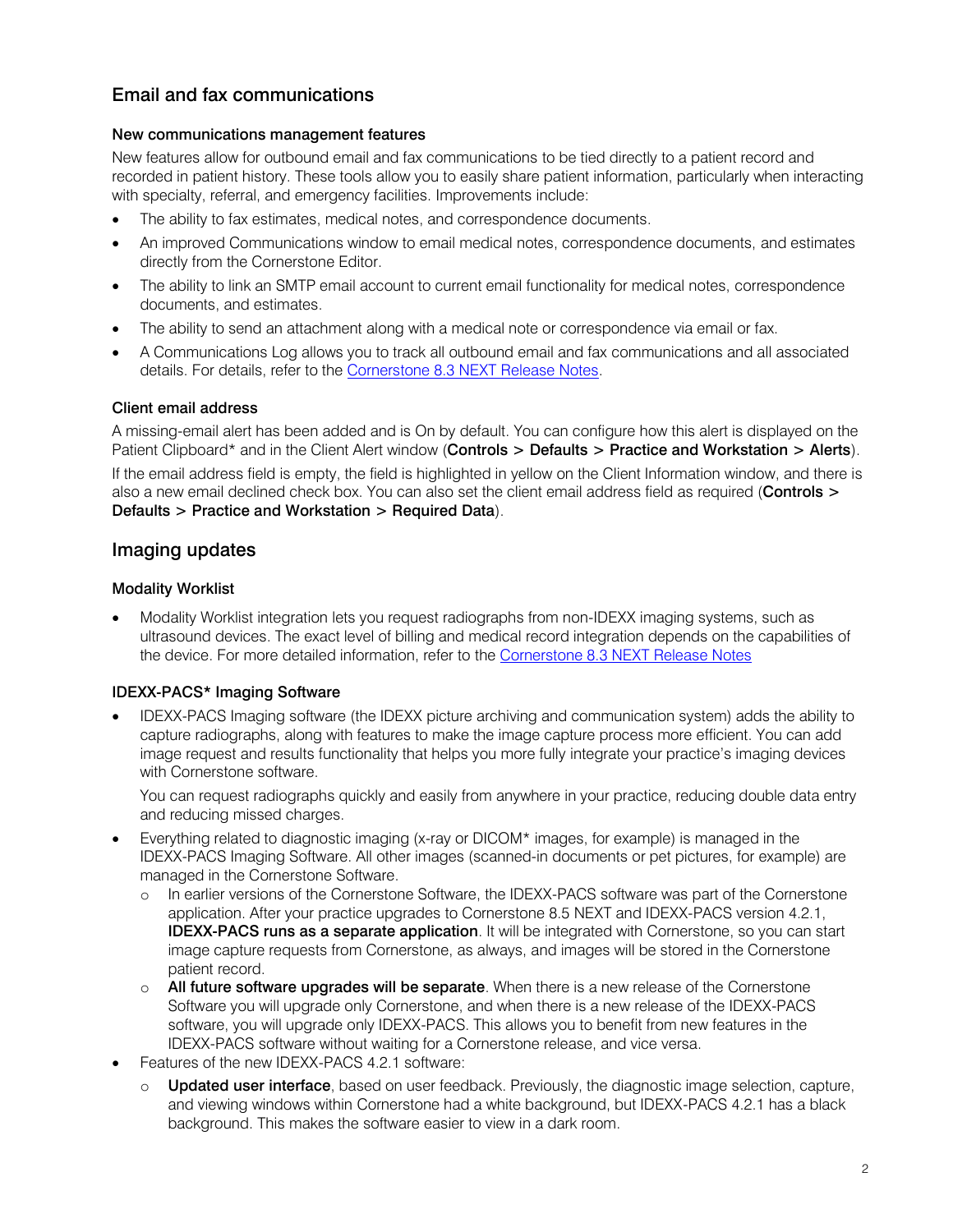- o Improved image capture with a visual shot tree, making it easier to select the shot you need. Or choose from the most commonly used shots in a customizable favorites list.
- o Patient records are organized in patient cards on the IDEXX-PACS Home window, so you can access all studies for a patient in one place, including telemedicine reports. You can easily start image captures and review images from a patient card.
- o The IDEXX-PACS Image Viewer lets you **access all historical images** for the patient by date.
- $\circ$  Images are now identified by **a globally unique instance ID**. The unique ID eliminates the possibility that an image sent to another system could be interpreted as a duplicate of an image on that system.

#### IDEXX Web PACS

 IDEXX Web PACS offers secure, affordable, cloud-based image viewing and storage for your digital images. View images wherever you have Internet access—at work, at home, or in the field. Restore images easily in the event of natural disaster or system failure. To learn more, contact your IDEXX representative.

## Inventory updates

#### Updated inventory windows

 Many of the main Inventory windows have been updated with a new look and feel, including new labels and text, so that you can more quickly and easily navigate them. In addition, the updated windows include new sort options and new show/hide column settings for displaying invoice item grids. For more detailed information, refer to the [Cornerstone 8.3 NEXT](https://www.idexx.com/files/small-animal-health/products-and-services/practice-information-management/cornerstone-software/cornerstone-8.3.6-whats-new.pdf) Release Notes and to the [Cornerstone 8.4 NEXT](https://www.idexx.com/files/small-animal-health/products-and-services/practice-information-management/cornerstone-software/cornerstone-8-4-NEXT-ga-release-notes.pdf)  [release notes.](https://www.idexx.com/files/small-animal-health/products-and-services/practice-information-management/cornerstone-software/cornerstone-8-4-NEXT-ga-release-notes.pdf)

#### SmartOrder\* inventory solution

- SmartOrder electronic inventory ordering allows for a more efficient inventory work flow with real-time online inventory ordering through MWI\* Veterinary Supply, Patterson eShelf, and IDEXX.
- Using the SmartOrder connection, orders placed within Cornerstone receive real-time inventory status updates and pricing updates from these integrated vendors. For initial detailed information, refer to the [Cornerstone 8.3 NEXT Release Notes.](https://www.idexx.com/files/small-animal-health/products-and-services/practice-information-management/cornerstone-software/cornerstone-8.3.6-whats-new.pdf) For Smart Order updates, refer to the [Cornerstone 8.4 NEXT](https://www.idexx.com/files/small-animal-health/products-and-services/practice-information-management/cornerstone-software/cornerstone-8-4-NEXT-ga-release-notes.pdf)  [Release Notes.](https://www.idexx.com/files/small-animal-health/products-and-services/practice-information-management/cornerstone-software/cornerstone-8-4-NEXT-ga-release-notes.pdf)

## Laboratory updates

#### IDEXX Reference Laboratories ordering

Advanced search and automatic updates of the IDEXX Directory of Services.

- Availability in the United States, Canada, and Australia
- Updated specimen detail entry
- Updated employee identification for IDEXX discounts
- Improvements to results importing for accurate patient record matching

#### VetConnect\* Plus

You now have optional access to VetConnect PLUS, a powerful web-based tool that lets you view and compare IDEXX in-house diagnostics and IDEXX Reference Laboratories data side-by-side.

- VetConnect PLUS works within the standard Cornerstone work flow for viewing results and has an enhanced format for viewing, comparing, and graphing result data. You can also visit vetconnectplus.com to view your results in a browser. For more detailed information, refer to the [Cornerstone 8.3 NEXT Release Notes](https://www.idexx.com/files/small-animal-health/products-and-services/practice-information-management/cornerstone-software/cornerstone-8.3.6-whats-new.pdf)
- View the latest IDEXX test results in an enhanced and interactive window as soon as they are sent from the IDEXX Reference Laboratories or from your in-house analyzers.
- See the complete history of a patient's known IDEXX test results.
- Compare results from IDEXX Reference Laboratories and IDEXX VetLab\* Station tests side by side. (To do so, you must activate VetConnect PLUS on IDEXX VetLab Station.)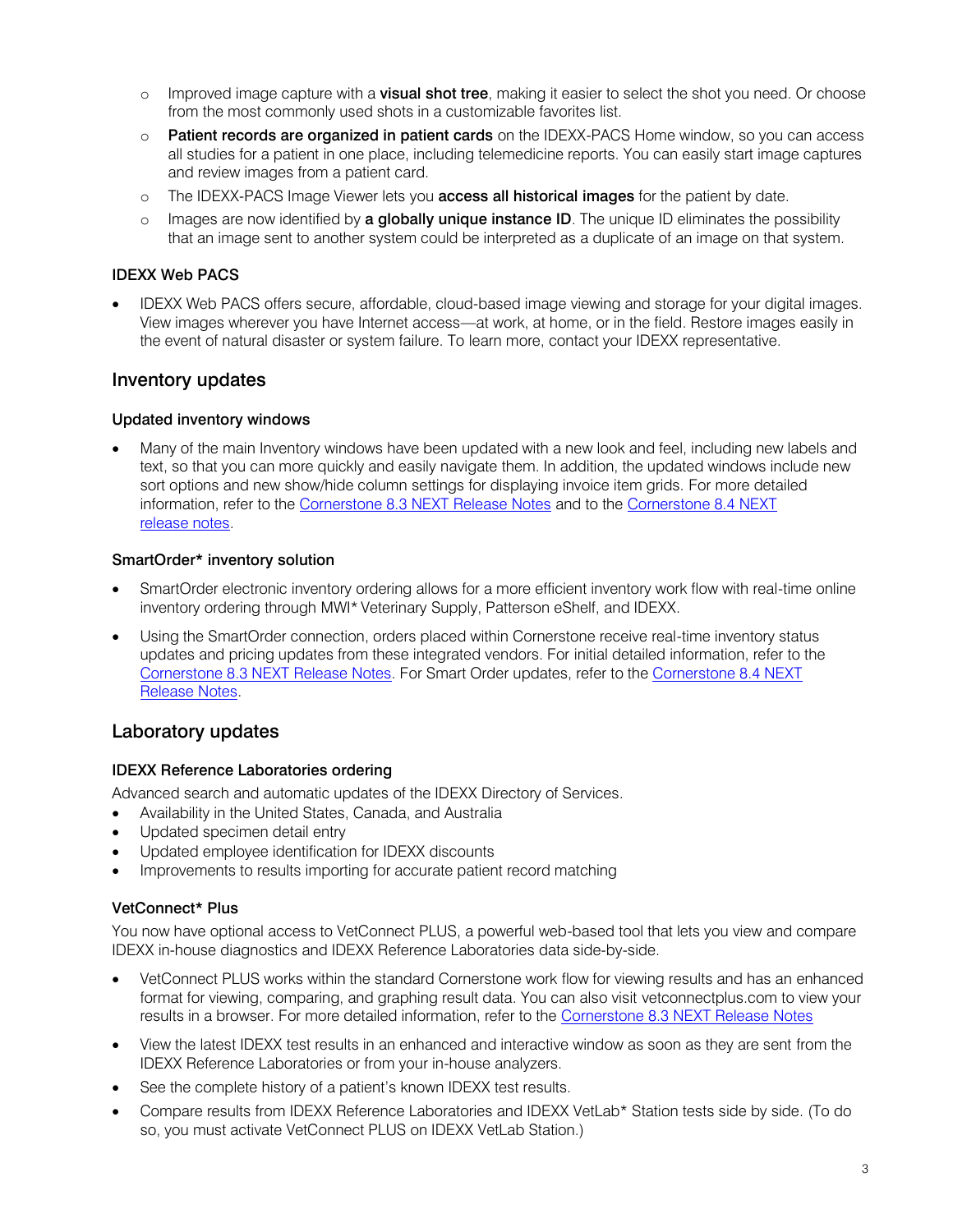- Graph and view trends for IDEXX test results with the click of a button.
- A new VetConnect PLUS tab has been added to the Patient Clipboard for clinics using IDEXX In-House Diagnostics and IDEXX Reference Laboratories. For more detailed information, refer to the [Cornerstone 8.5](https://www.idexx.com/files/small-animal-health/products-and-services/practice-information-management/cornerstone-software/art-06-0005040-03_Cornerstone_8.5_NEXT_Release_Notes.pdf) [NEXT Release Notes](https://www.idexx.com/files/small-animal-health/products-and-services/practice-information-management/cornerstone-software/art-06-0005040-03_Cornerstone_8.5_NEXT_Release_Notes.pdf)
- Your VetConnect PLUS laboratory results load quickly, without the need to locate a specific result. The most recent results are displayed automatically.

## **IDEXX VetLab Station**

Two-way integration offers these communication enhancements:

- You no longer need to make sure the communication program is running on a specific workstation. The IDEXX Application Service automatically handles all communications and must be running on the server.
- Cornerstone Software automatically detects all IDEXX VetLab Station computers on the practice network.
- All test requests are sent to all IDEXX VetLab Station computers on the network. However, you can specify default computers to be used for specific workstations and practice locations. When ordering tests, staff can override these defaults and choose from the entire list of IDEXX VetLab Station computers.
- When patients are checked in through the Cornerstone Census List, the patient information is automatically displayed on the Census List of the IDEXX VetLab Station computers associated with the check-in practice or the check-in workstation.
- You can now specify a default staff ID for laboratory requests, including a No default staff option. Use the new Labs panel in the Practice and Workstation Defaults window (Controls > Defaults > Practice and Workstation > Labs).
- Cornerstone prompts you to link the Cornerstone values for patient sex and species with the sex and species values for IDEXX VetLab Station. If you do not link these values, you will be prompted to link values for the specific patient when you order a test. You must also link patient sex and species values for each reference laboratory. For reference laboratories, you have the option to link breed values as well. For instructions, see "Linking Cornerstone Values with Laboratory Values" in the [Cornerstone 8.3 NEXT Release Notes.](https://www.idexx.com/files/small-animal-health/products-and-services/practice-information-management/cornerstone-software/cornerstone-8.3.6-whats-new.pdf)
- The Antech Diagnostics\* laboratory module has been updated to enable online test ordering and automatic result download.
- IDEXX Reference Laboratories Report PDF functionality has been restored.

# Pet Health Network\* Pro

Pet Health Network Pro lets you manage communication to and from your clients right inside the Cornerstone Software. The tools available when you subscribe to Pet Health Network Pro with Cornerstone include:

- Sending automatic reminders by mail, email, or text
- Allowing clients to confirm appointments by email or text
- Receiving requests for appointments and prescriptions from clients, as well as receiving updated client information through the IDEXX Message Center
- Sharing selected documents from the patient record with clients electronically

Your clients interact with Pet Health Network Pro through email, text messages, and the personalized pet pages at Petly.com. For more detailed information, refer to the [Cornerstone 8.3 NEXT Release Notes.](https://www.idexx.com/files/small-animal-health/products-and-services/practice-information-management/cornerstone-software/cornerstone-8.3.6-whats-new.pdf)

# Referral relationship management

Cornerstone offers specialists in all disciplines a comprehensive solution for managing relationships with referring veterinarians (RDVMs). With these new referral management features, specialists and their staff can easily monitor the pulse of all activity relating to RDVMs and their patients.

New referral management features allow you to:

- Identify patients/clients referred by a particular RDVM.
- Identify RDVMs associated with a particular patient.
- Identify RDVMs associated with a particular hospital.